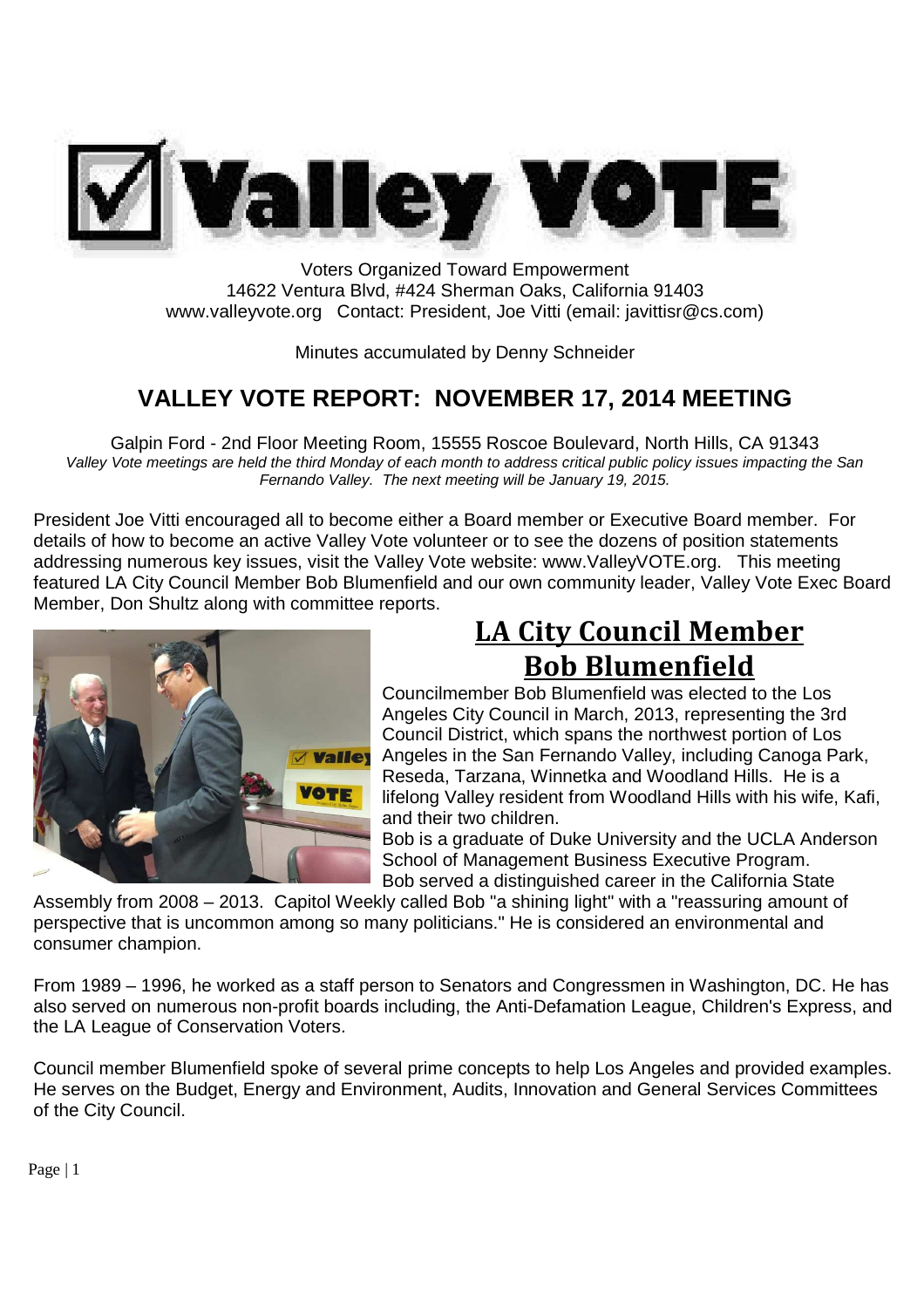- 1. Get our fiscal house in order Bob stated that we must restore critical services and have a vision for the future. He emphasized that we must be prudent and spend no more than our revenue by making priority decisions.
- 2. Seize opportunities and act Bob provided an opportunity example as the finalization of the Warner Center Specific Plan that had dragged on for years. He noted that enactment now provides certainty and a clear path for investment by developers while protecting surrounding residential areas. Once the WCSP was enacted, The Daily News site was entitled in only one month instead of years. The West Valley's Village Properties plan was recently updated and finalized to include an additional \$3.5M of required infrastructure improvements funded by developers and a requirement that \$315M of investment be completed during 2015 to keep the agreement intact. Reseda lost several redevelopment opportunities when the CRA was closed down, but by lobbying the CA legislature LA recovered \$90M to complete "in the pipe" projects so that needed redevelopment is continuing.
- 3. Remove obstacles Bob wants building code simplification and supports Re Code LA. He notes that LA must use technology to foster efficiency and transparency. One example provided is a robust 311 phone app to request and track services from LA City.
- 4. Infrastructure our crumbling infrastructure badly needs investment by LA. Two examples he recommended are to use permeable, recyclable tiles for sidewalks instead of cement so that repairs can be made expeditiously and less costly, and, in the transit area, improve grade separations to speed up the Orange line. It is sad that only two rail stations out of 60 in the City are located in the Valley!

Pensions is a real issue– the latest LADWP union contract including zero raises is a start, but Bob noted that the 9<sup>th</sup> Circuit Court cases questioning the invoking of a 2 tier structure to pay less and provide lower pension benefits for new employees may be scuttled by an unfavorable verdict to a lawsuit.

Energy was another issue addressed. Many of the "green" initiatives require power be stored until needed. It was pointed out by President Vitti that there are currently 100 nuclear reactors in the US that have operated safely for over 30 years. Bob agreed that it would be appropriate to get a status report and study nuclear power before summarily dismissing it. They should perform a cost-benefit analysis as warranted.

Bob was asked about water availability limitations versus continued, increased development approvals in LA. He agrees more and better water storage is needed. He advocates for the Prop 1 clean ups of ground water, more recycling, and the use of purple pipe reclaimed water.

Council member Blumenfield notes that a program similar to the PACE Program formed in 2009 (AB949) could encourage investment into energy conservation projects by residents.

One Board member noted that the percentage of Neighborhood Council budget reductions far exceeded other parts of the City government despite huge volunteer hours involved; Bob agreed that more should be allocated to NCs.

It was also noted that LA is part of a family cities with NY, San Francisco, and Santa Monica that have some of the highest costs of living. Each of these cities has a rent control requirement and that housing costs in them are higher than surrounding cities. Bob acknowledged the comment, but told us that he doesn't expect any major changes due to political realities within LA.

Bob took a few minutes to address innovations in LA. He told us that technology is critical and that the current internet backbone needs to be upgraded. He is a proponent for a Citywide internet service. He supports a full LA wide community gigabyte coverage via public-private partnership. A Request for

Page | 2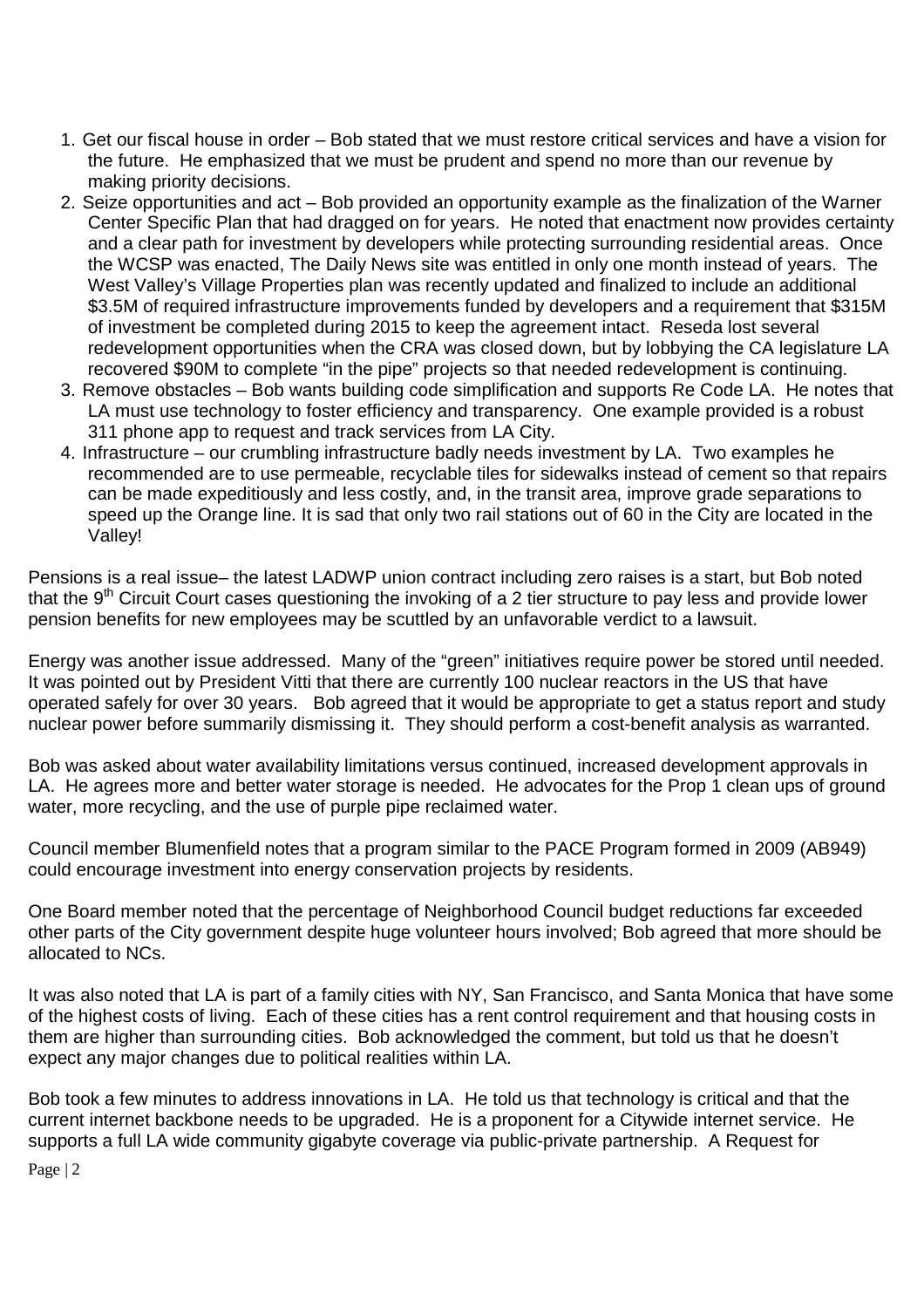Information was issued about out 6 months ago with about 34 companies responding. Next a Request For Proposal will be in March 2015 for a 5 year system build.

When asked about affordable housing, he agreed that repairs and major renovations are hampered when the owners are not allowed to recover their costs.

Bob is willing and anxious to join us in the future to address more topics. His last comment was about the LA Business tax. He told us that it will be phased out over many years because the City Council must be cautious. The Council is allowed to unilaterally lower taxes and reduce the business tax, not he noted that if projected business growth and tax revenue decrease the City would be harmed. The passage of CA Proposition 218 prohibits reimposing former tax rates without a vote of the people.



# **Don Schultz, Community Representative**

Chair of the VNY Airport Advisory, member of the Public Safety Advisory Board, past president of the Van Nuys Homeowners Association and the Van Nuys Neighborhood Council as well as Public Safety Committee chair for Valley Vote.

Don noted that while 10,000 police officers in LA sounds like a large number, New York has 34,000 sworn officers in an area over sixty times smaller. He noted that LA has an estimated 120,000 gang members.

Don spoke about the street prostitution problems in the Valley and that it wasn't a victimless crime. He described in detail what is involved and the life of these prostitutes.

He informed us about the "Johns' School." Offenders caught in prostitution sting operations may take a class for \$600 a day in lieu of jail time. Don told us that upon completion of the one-day, eight hour class, a one year probation period, and taking an HIV test the law allows for expunging similar to that of the driver schools for ticket rejection.

Prostitutes and retired police officers teach this class. It is graphic, honest, and holds no punches on what happens to the prostitutes during their daily life. Recidivism will be a thing of the past with this class as it teaches how both the prostitute and "John" are harmed. Much of the money raised by the class is used to reach out to victims and offer help. Of over 1400 people were processed in this class only 4 were rearrested. Don gave credit to City Attorney, Mike Feuer and Council member Nury Martinez for fostering this class.

Don suggested that you have suggestions or want to be more involved in Public Safety issues around the City. Call him at (818)786-9344.

There were questions about what will happen with the passage of Prop 47 which recategorizes some crimes into misdemeanors. Many, including the Police Protective League were concerned about early releases. During question and answer it was noted that about 600 non-sworn officers were laid off and that sworn officers are now performing those tasks resulting in less officers on patrol.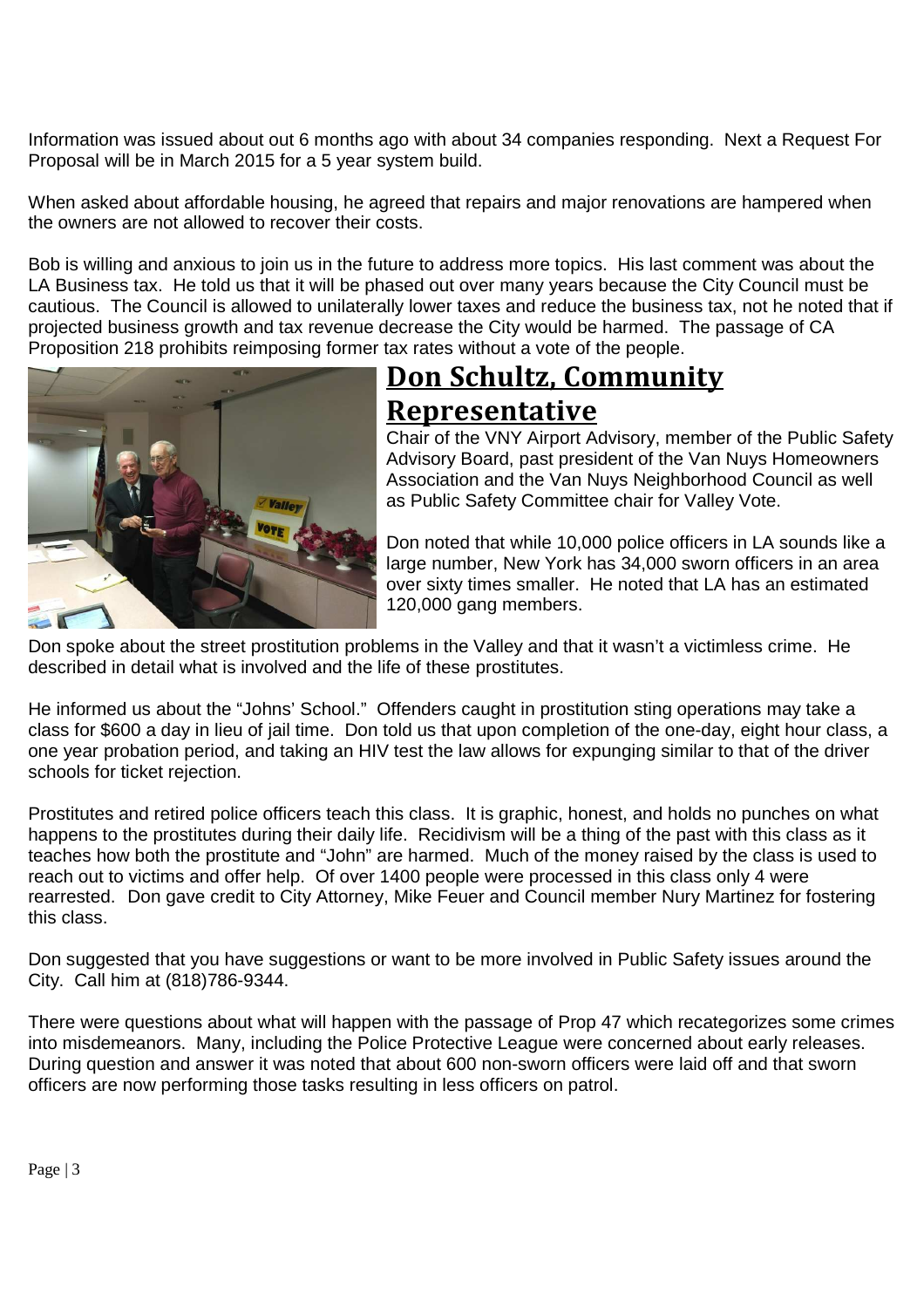## **COMMITTEE REPORTS Valley VOTE Membership - Joe Vitti**

1. How To Become a "Member"

Fill out an application and submit to the Secretary or mail it to the address below. A Valley VOTE "Members" Email Address will be added to the invitation list for Valley VOTE's meetings. Annual contribution for "Members" is \$25.

2. How To Become a "Board Member"

Fill out an application with a brief resume and submit it to an Executive Committee member or mail it to the address below. Board Members may vote on all Valley VOTE motions that have been submitted and approved by the Executive Committee. The President may appoint any Board Member as a Committee Chair. Annual contribution for Board members is \$50.

3. How To Become a Member of the "Executive Committee" – Executive Committee members have the following duties: Establish policy for Valley VOTE operations. Vote on all Valley VOTE motions and approval of new Board members Approve new Valley VOTE Executive Committee Board members. Remove from membership any member of Valley VOTE for just cause. Will chair at least one Committee.

Annual contribution for Executive Committee members is a minimum of \$50.

Mailing Address: Valley VOTE 14622 Ventura Blvd #424 Sherman Oaks, CA 91403

#### **MINIMUM WAGE vs JOBS - Vic Viereck**

There is a campaign to increase the minimum wages of lower income workers at City of Los Angeles hotels of 300 or more rooms to \$15.37 an hour. A year later the requirement will include hotels of 150 or more rooms. Compared to the current California minimum wage requirement of \$9.00 an hour, the \$6.37 increase to \$15.37 represents a 70% increase. I'm certainly in favor of everybody having more real income, if they want it. But not when it has real negative consequences.

The wage amount per hour is the basis for other costs. Much bigger than the employer's 7.65% share of the Social Security and Medicare taxes is the required Worker's Compensation insurance. For hotel employees, that is \$19.23 per \$100.00 of payroll. When the minimum wage is increased, the new amount may equal or exceed wages that some more experienced employees have been earning, requiring increases in more wage levels. The combined increase for payroll taxes and worker's compensation insurance is 26.88%. If each of 25 employees gets only a \$2 per hour raise, the annual wage increase alone would be \$104,000.00 (\$4,160 per person). Including the payroll taxes and worker's compensation insurance, the annual increased cost would be \$131,955.20. If the cost increase cannot be covered through increased prices (room rents), at least 7 employees (over 25%) would have to be fired. Some people with different job skills might benefit from producing the computerized gadgets that might replace employees.

Page | 4 A couple well-known local hotels are in the midst of significant investments to improve their facilities and services. At hotels, as at other kinds of businesses, when the wage rates go up, payroll taxes and worker's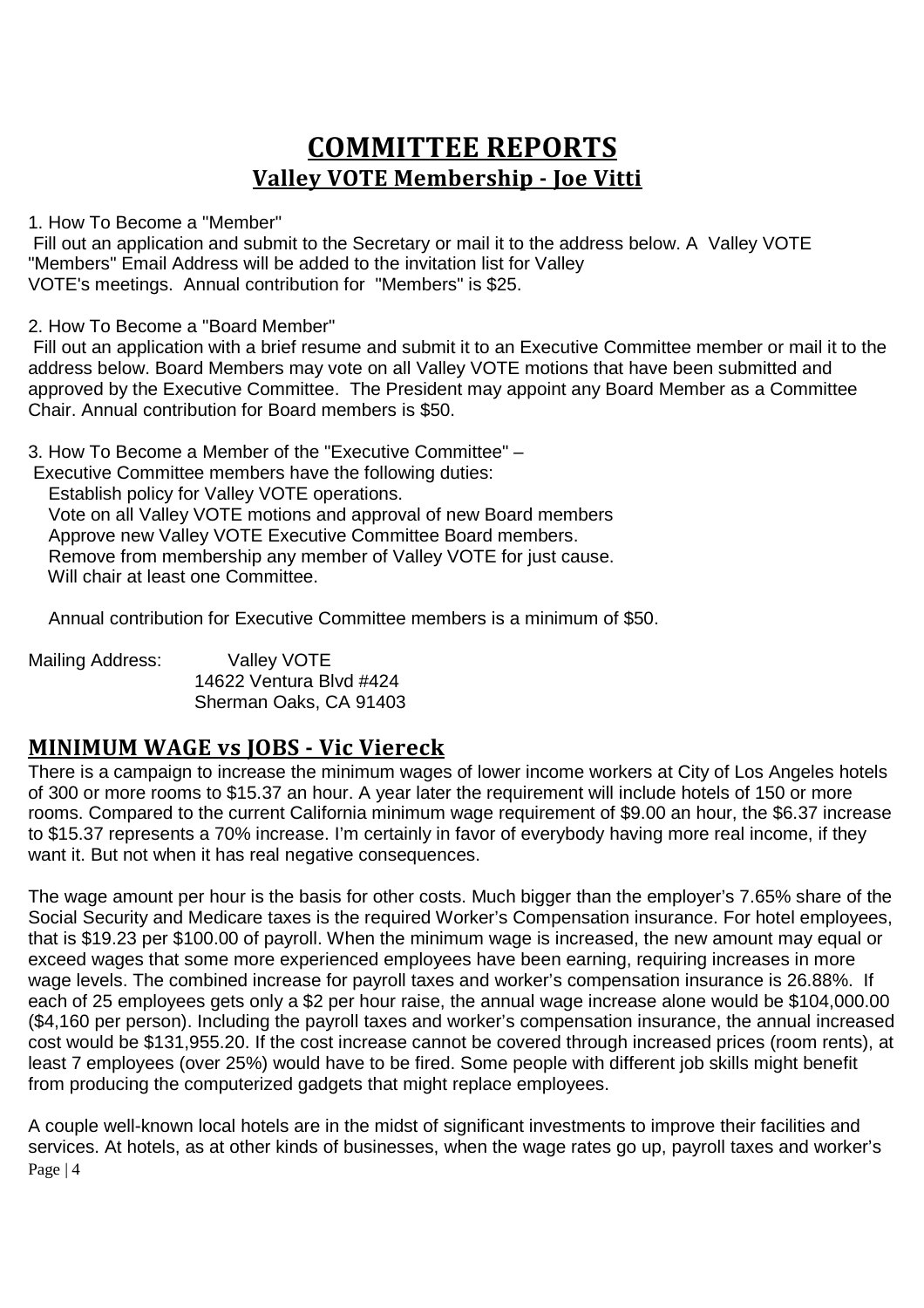compensation insurance also goes up. As expensive as the minimum wage increase is, especially including the additional related costs is a job killer.

The minimum wage of small restaurants at U.S. military bases was recently increased to \$10.10 an hour. Out of operating income the military bases had been donating a certain amount to a non-profit entity that provided athletic programs and other benefits on the military bases. But due to the increase to \$10.10 an hour, Burger King and other restaurant companies pulled out. Not only did the employees, many of them from military families, lose their jobs, the non-profits also had to close.

Besides eliminating any wages at all, ending minimum wage jobs eliminates the opportunity to learn, get experience with job skills, and start on a ladder to success.

#### **Transportation - Bart Reed, President, Transit Coalition**

The Transit Coalition focuses on congestion relief opportunities and mobility alternatives, which allow for the region to move forward, to reach its full potential as a dynamic world-class region.

Bart spoke about some of the best bus and rail routes possible around the Valley. He talked about new access to Bob Hope Burbank Airport as well. He recommended that we speak out to get things done.

Contact information: bartreed1951@gmail.com http://www.thetransitcoalition.us/nationaltc.

### **Airport Report by Denny Schneider, President, Alliance for a Regional Solution to Airport Congestion, ARSAC**

Los Angeles World Airports (LAWA) was acknowledged for its' expertise in running airports when it took control of Ontario Airport (LA/ONT) in the 1970s. In recent years, however, LA/ONT lost approximately 45% of its passenger traffic.

The LA/ONT usage decline has significantly impacted local economic health, and thereby reduces the tax base to support its' citizens. Residents of Ontario and the Inland Empire, have stated that the LAWA has violated its "fiduciary relationship" to the citizens, and they have sued.

The initial phase of their lawsuit, has apparently resulted in interesting information about LAWA. Executive Director, Gina Marie Lindsey, made statements in e-mails which countermand the LAWA commitment for regionalization (diversification) policy calling it "unnecessary". Instead of decentralizing air service to bring users closer to a local airport, LAWA has fostered concentration into LAX.

As a result, LAX now manages over 95% of all flights in the region. LAWA demonstrated its' willingness to inhibit smaller airports, by its' lack of action in support of LA/ONT, and giving preference to LAX.

Denny said: "Counting on LAX exclusively, is a high risk venture for the community." According to his research, "LAX is built adjacent to two major earthquake faults. LAX is the number one terrorist target on the West Coast. Any catastrophe, no matter how small, can have devastating consequences."

In addition, the total regional economic benefit to Los Angeles County is reduced by concentrating exclusively on LAX operations. Specifically, job concentration is occurring in one location, which causes long drives for more people, with resultant vehicle traffic congestion costs. Denny reported that re-directed

Page | 5